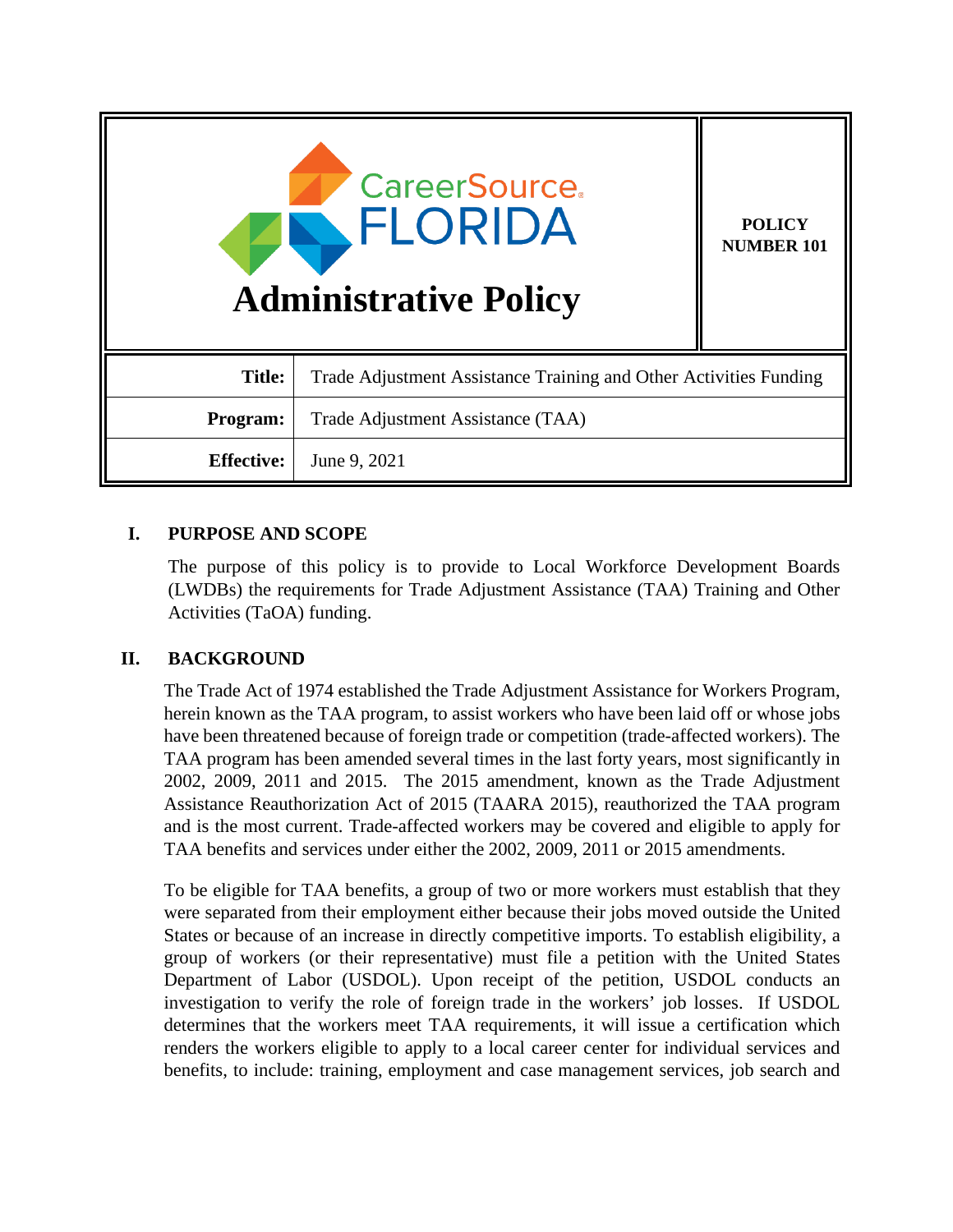relocation allowances, Trade Readjustment Allowance (TRA), Reemployment Trade Adjustment Assistance (RTAA), and the Health Coverage Tax Credit (HCTC).

The TAA program is funded by a federal entitlement grant. Funds are allocated to the states via the USDOL Office of Trade Adjustment Assistance's grant allocation formula that considers past and anticipated program usage. States may expend training and reemployment service funds in the year of allocation or in either of the next two fiscal years. Fund allocations to LWDBs are made available through a Notice of Grant Award/Funding Availability that specifies which cost object the issued funds support.

The TAA program operates through three types of grants: Training and Other Activities, Trade Readjustment Allowances, and Reemployment Trade Adjustment Assistance. This policy covers the administration of funding allocated to LWDBs for Training and Other Activities. The Trade Readjustment Allowances and Reemployment Trade Adjustment Assistance are funded by a separate uncapped grant administered by the Florida Department of Economic Opportunity (DEO) and are not allocated to the LWDB. The Health Coverage Tax Credit is a federal tax credit that pays seventy-two-point five (72.5) percent of qualified health care insurance premiums for trade-affected workers and their families. This TAA program benefit is administered by the Internal Revenue Service.

# **III. AUTHORITY**

[Trade Adjustment Assistance Act of 1974, as amended](https://www.govinfo.gov/mwg-internal/de5fs23hu73ds/progress?id=26_M-sdoOFsHkss5353MlJkbUZuqOTYL-C43RgFZib4,) Trade Adjustment [Assistance Reform Act \(TAARA\) of 2002](https://www.doleta.gov/tradeact/pdf/amd2002.pdf) [Trade and Globalization Adjustment Assistance Act \(TGAAA\) of 2009](http://www.gpo.gov/fdsys/pkg/PLAW-111publ5/pdf/PLAW-111publ5.pdf) [Trade Adjustment Assistance Extension Act \(TAAEA\) of 2011](https://www.gpo.gov/fdsys/pkg/PLAW-112publ40/pdf/PLAW-112publ40.pdf) [Trade Adjustment Assistance Reauthorization Act \(TAARA\) of 2015](https://www.congress.gov/114/plaws/publ27/PLAW-114publ27.pdf) [20 Code of Federal Regulations \(CFR\) Part 617](https://www.govinfo.gov/app/details/CFR-2012-title20-vol3/CFR-2012-title20-vol3-part617) [20 Code of Federal Regulations \(CFR\) Part 618](https://www.ecfr.gov/cgi-bin/text-idx?node=pt20.3.618&rgn=div5) 41 Code of Federal Regulations (CFR) Chapters 300[-304](https://www.gsa.gov/policy-regulations/regulations/federal-travel-regulation-ftr) Federal Travel Regulation (FTR) [Training and Employment Guidance Letter \(TEGL\) 05-15](https://wdr.doleta.gov/directives/attach/TEGL/TEGL_05-15_Acc.pdf)  [TEGL 15-12](https://wdr.doleta.gov/directives/attach/TEGL/TEGL_15_12_Acc.pdf)  [TEGL 22-08](https://wdr.doleta.gov/directives/attach/tegl/TEGL22-08acc.pdf)  [TEGL 18-20](https://wdr.doleta.gov/directives/corr_doc.cfm?DOCN=9318)

## **IV. POLICIES AND PROCEDURES**

LWDBs must ensure that TaOA funds are used as the first option to support allowable expenses for trade-affected workers eligible for and receiving services under TAA, including those who are co-enrolled in the Workforce Innovation and Opportunity Act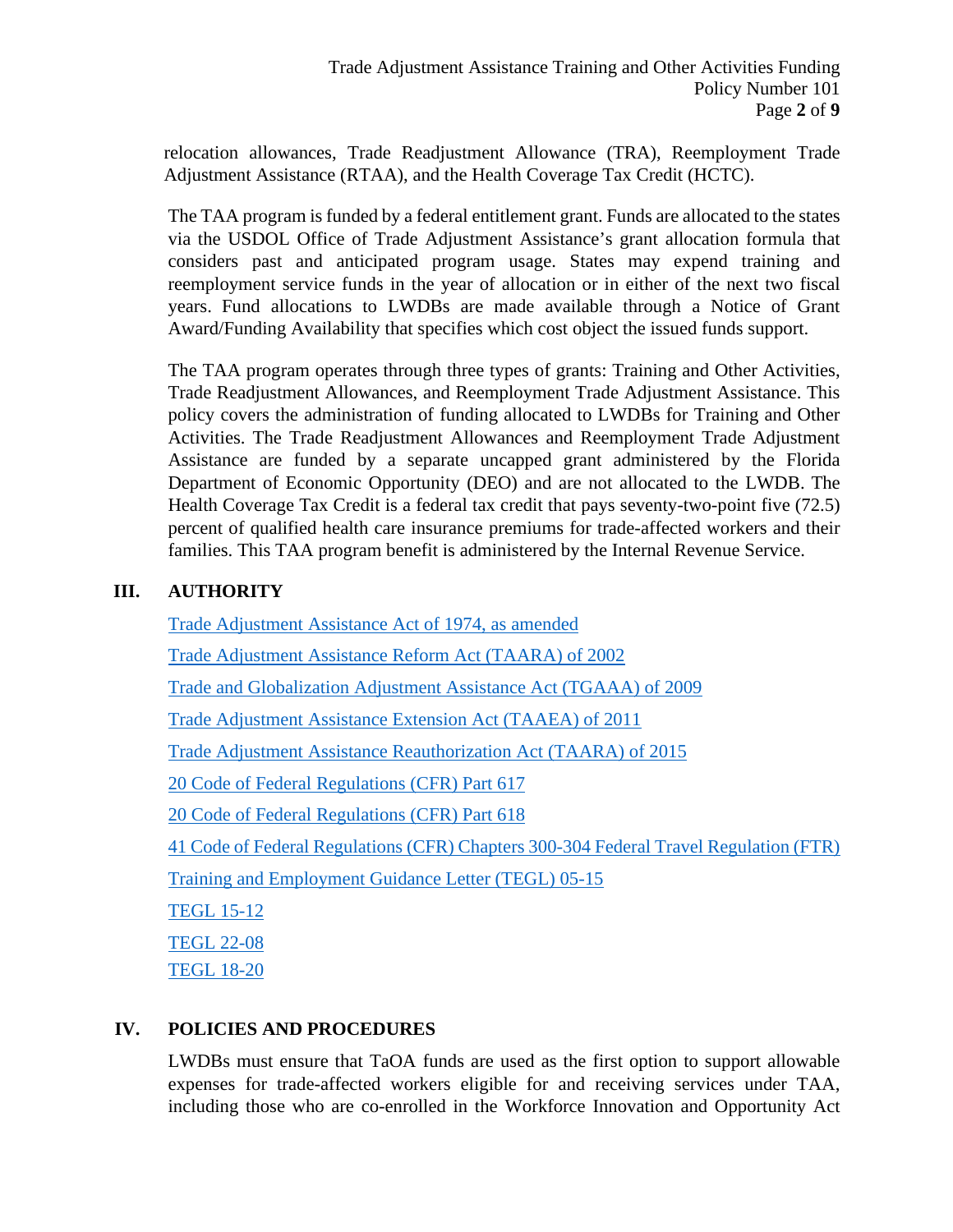Dislocated Worker program. TaOA funds allocated to LWDBs fall into four cost categories: Training, Case Management, Job Search and Relocation, and Administrative funds.

# **A. Training Funds**

Training funds are primarily used to directly fund training expenditures for eligible TAA participants. TAA participants who lack the education and skills to return to suitable employment may be eligible for training. If the results of the comprehensive assessment reveal that the TAA participant requires training, and the participant is interested in training, the Local TAA Coordinator must provide individual counseling to determine suitable training, offer information on available training programs, and provide guidance on how to apply for such training. Eligible trade-affected workers request training services through the appropriate LWDB. The Trade Act requires that the LWDB must approve training for a trade-affected worker if the following six (6) program criteria are met:

- a) There is no suitable employment available for the worker;
- b) The worker would benefit from appropriate training;
- c) There is a reasonable expectation of employment following completion of such training;
- d) Training is reasonably available to the worker from either governmental agencies or private sources;
- e) The worker is assessed and qualified to undertake and complete such training; and
- f) The training is suitable for the worker (based upon the worker's capabilities, background and experience) and available at a reasonable cost.

Once approved and documented in the participant's Employ Florida TAA Program Application, training may be paid on the participant's behalf directly to the service provider or through a voucher system using TAA program funds at the local level. There is no federal or state limit on the amount of program funding that can be expended on training for a trade-affected worker so long as the cost is determined to be reasonable. Reasonable means that the costs of the training are not unreasonably high in comparison with the average cost of training of other workers in similar occupations at other providers. LWDBs may expend program funds on the following TAA training services (and all allowable benefits that accompany the services): classroom training, registered apprenticeship, on-the-job training, and customized training.

Examples of allowable costs accommodating training services include, but are not limited to: books, required supplies, course fees, registration fees, travel and subsistence costs for training outside the local commuting area, and other items or services deemed necessary by the training institution for the completion of training.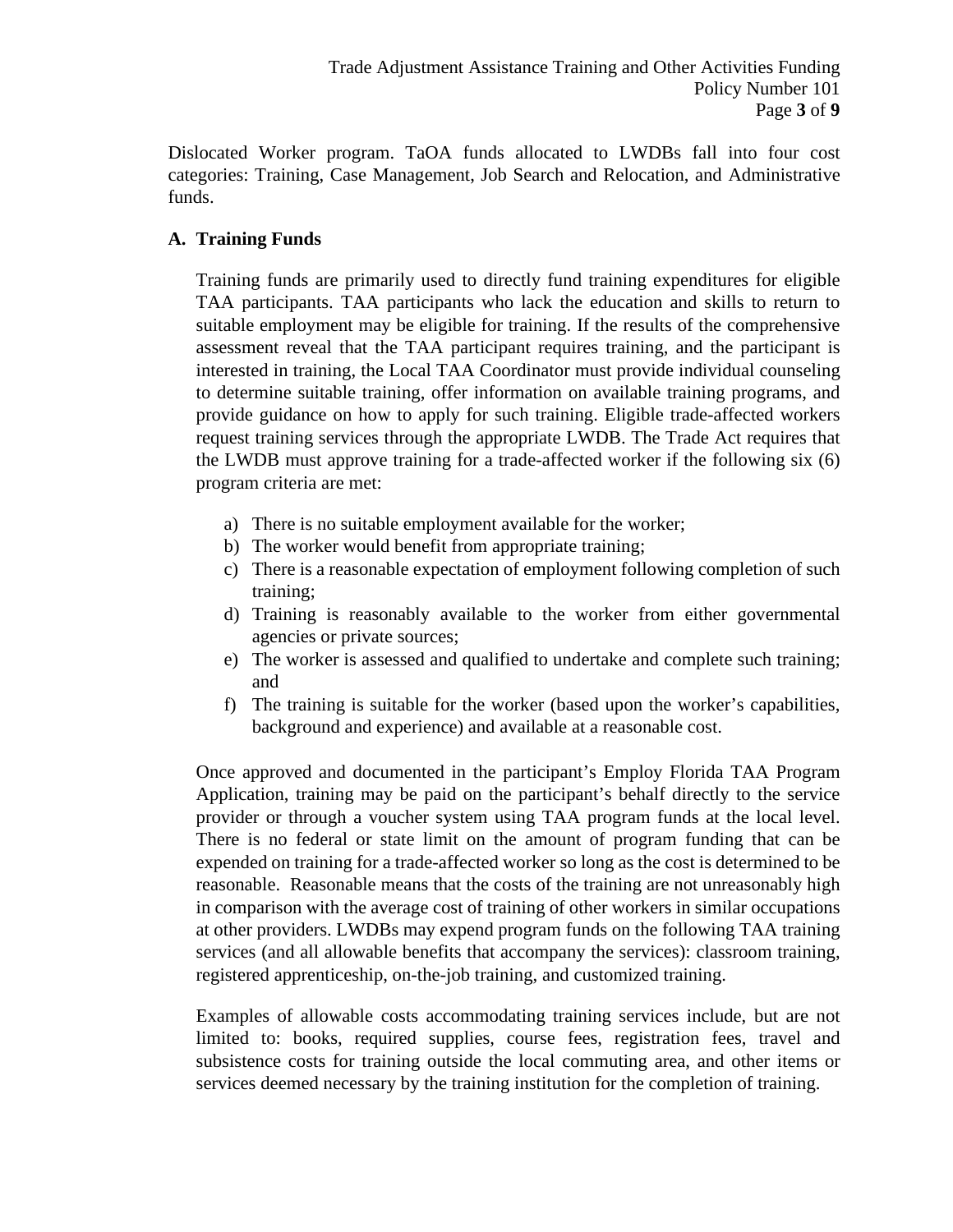# **1. Employ Florida Reporting**

Local TAA Coordinators must report training expenditures for TAA participants in the State's online labor exchange and case management system, Employ Florida at the point of invoice. The point of invoice is the receipt date of the invoice. Electronically received invoices are date stamped via e-mail. Therefore, the received date and the invoice date shall be the same. Mailed invoiced should be stamped on the day of receipt. Therefore, the received date, stamped date, and invoice date shall be the same. As such, LWDBs must establish procedures that ensure the LWDB's financial team and Local TAA Coordinator receive access to invoices for TAA training expenditures and report those expenditures at the same time. Local TAA Coordinators must report TAA training expenditures in Employ Florida under the participant's TRA Payments subsection of the TAA program application. LWDB financial teams report TAA training expenditures in the Subrecipient Enterprise Resource Application (SERA).

LWDBs are required to report TAA-approved training costs in Employ Florida under the participant's TRA Payments subsection of the TAA application. TAA participant data is reported quarterly to USDOL through the Participant Individual Record Layout (PIRL). The TAA program has performance measures that seek to ensure data accuracy and gauge the program's effectiveness. Quarterly, DEO receives a report card from USDOL referred to as the Trade Adjustment Assistance Data Integrity (TAADI) report. The TAADI is a standardized review of highquality data that is essential to evaluating the program's effectiveness and monitoring service delivery. The TAADI report requires cross validation between participant data and fiscal data. This process ensures expenditure data recorded in the PIRL, as reported within Employ Florida, align with corresponding data on the state's TAA financial report, Employment and Training Administration (ETA) Form 9130.

## **B. Case Management Funds**

States are required to use at least five (5) percent of their program allocation to provide case management and employment services to TAA participants, except for those covered under TAARA of 2002. Under TAARA of 2002, case management funds may not be used to support employment services for participants certified under this amendment. Workforce Innovation and Opportunity Act (WIOA) and/or Wagner-Peyser funds must be utilized to support employment services for TAA participants covered under TAARA of 2002.

In accordance with Section 235 of the Trade Act of 1974 P.L. 93-618, as amended, LWDBs must offer and document the following eight (8) employment services to tradeaffected workers: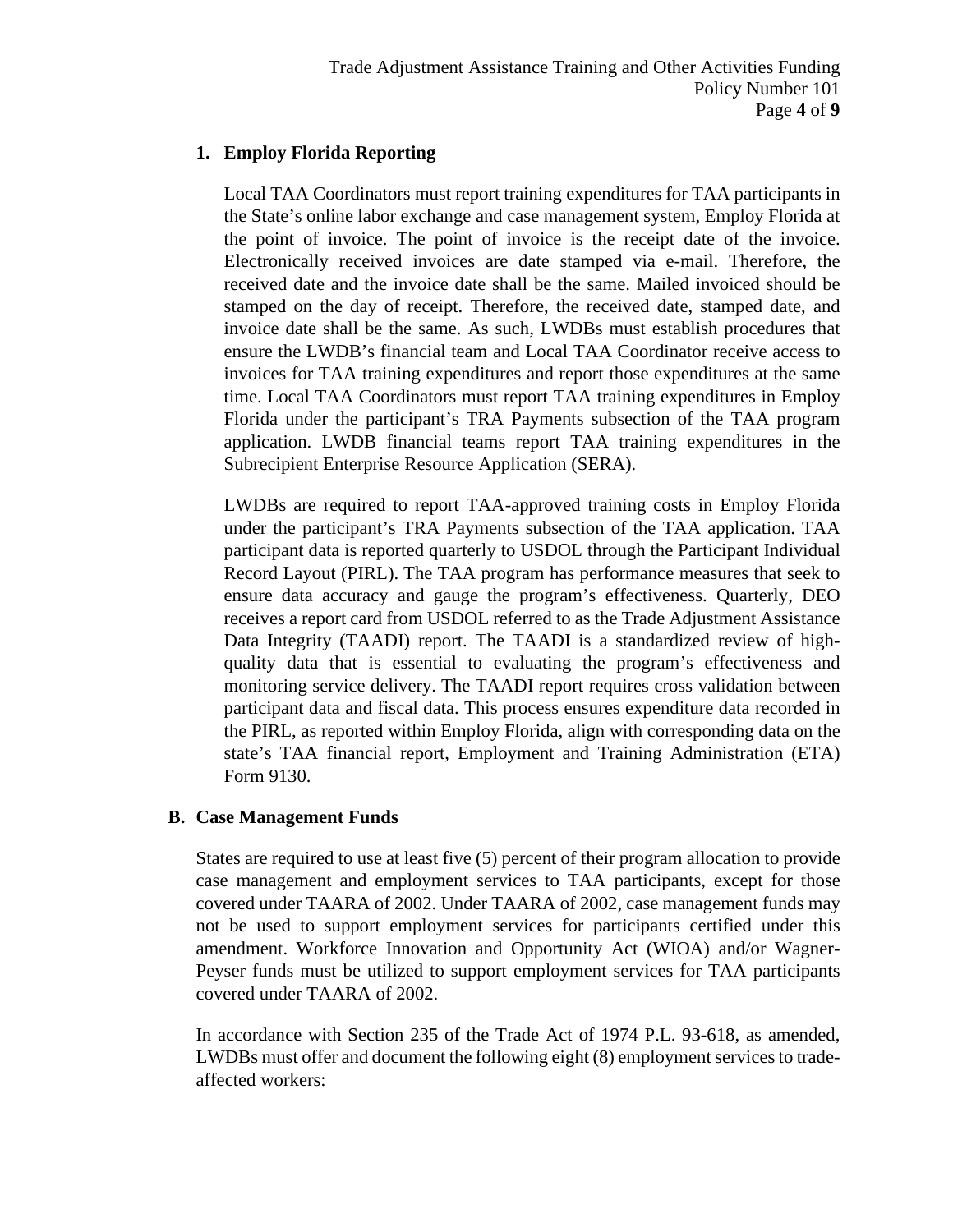- a) Comprehensive assessments;
- b) Specialized assessments;
- c) Provision of labor market information;
- d) Individual career counseling;
- e) Development of an Individual Employment Plan;
- f) Information on training and financial aid;
- g) Information on the availability of supportive services; and,
- h) Short-term pre-vocational services.

The following list of activities are also considered to be case management and are allowable uses of case management funds:

- a) Outreach related to the public education and promotion of the TAA program's eligibility, benefits, and services to potentially trade-affected employers;
- b) Conducting Rapid Response TAA informational sessions;
- c) Entering data into Employ Florida, including entering service codes and case notes;
- d) Establishing and updating training benchmarks;
- e) Developing and tracking training plans (including verifying satisfactory participation);
- f) Monitoring TAA participant files;
- g) Developing, updating, and monitoring IEPs to include removing employment barriers;
- h) Costs associated with training TAA and LWDB staff on the TAA program, including activities and services available to TAA participants;
- i) Maintaining and enhancing tools and equipment (including electronic equipment) that would improve case management services;
- j) As a mandatory workforce program partner, program-related supplies, equipment, travel, postage, utilities, rental, and maintenance of office space for the Local TAA Coordinator;
- k) Indirect costs associated with the program; and
- l) Any other staff costs related to case management.

#### **1. Local TAA Coordinators**

As outlined in Training and Employment Guidance Letter (TEGL) No. 01-10, the TAA program operates in accordance with merit principles established under the Wagner-Peyser Act. Under this guidance, DEO, as the State Workforce Agency is required to use TAA funds to hire merit-staff employees to provide case management and employment services to trade-affected workers, and apply to these personnel the standards for a merit system of personnel administration in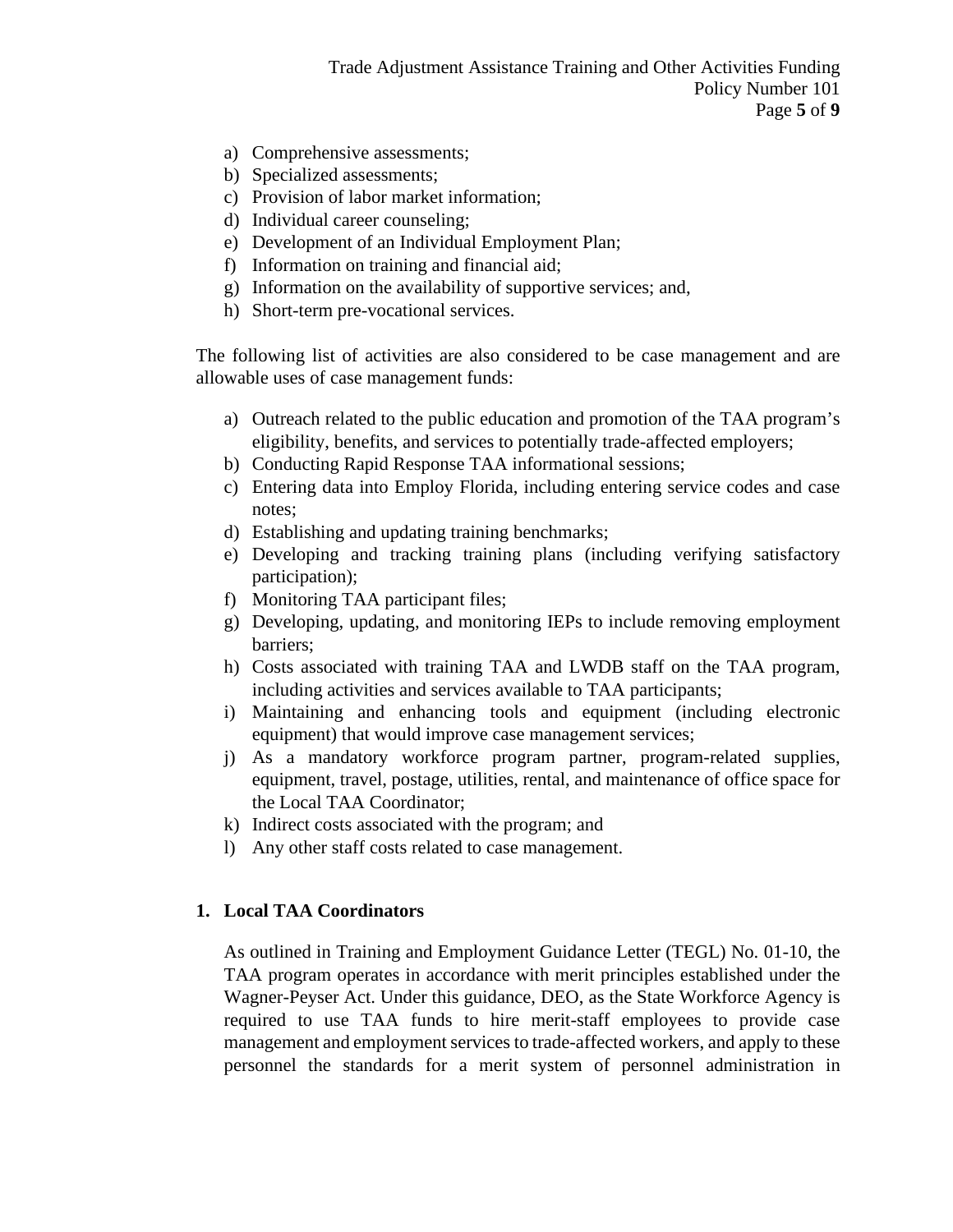accordance with Office of Personnel Management regulations at 5 CFR Part 900, subpart F.

To ensure case management and employment services are provided by state personnel, each LWDB is required to designate at least one merit-staff employee under their functional supervision as the Local TAA Coordinator. Local TAA Coordinators are primarily funded by Wagner-Peyser to provide TAA services to trade-affected workers. The case management cost category supports direct charges for Local TAA Coordinator salary and benefits.

#### **C. Job Search and Relocation Allowances**

LWDBs may receive funding to provide job search and relocation allowances. This funding should be used for TAA participants who have no reasonable expectation of securing suitable employment within the state-defined commuting area (see DEO memorandum, [State Definition of Trade Adjustment Assistance Commuting Area\)](http://floridajobs.org/local-workforce-development-board-resources/policy-and-guidance/memoranda).

Job search allowance is a support service that may be used to subsidize transportation and subsistence (lodging and meals) costs related to job search activities outside the state-defined commuting area. The amount payable is ninety (90) percent of the total costs for transportation and ninety (90) percent of the total costs for subsistence. Costs for transportation are determined by the prevailing amount authorized under U.S. General Services Administration's (GSA) privately-owned vehicle mileage reimbursement rates. Costs for subsistence payments are determined by the federal per diem rate as defined by GSA. Reimbursement for these expenses may not exceed \$1,250 for any worker.

Relocation allowance is a support service that may be used to subsidize the moving costs of TAA participants who have secured permanent employment outside of the state-defined commuting area. The amount payable is ninety (90) percent of the reasonable and necessary expenses of moving the participant, their family, and their household items. Relocating TAA participants may also be eligible for a lump sum equivalent to three times their weekly wage, up to a maximum of \$1,250. Under TAARA of 2002, TAAEA of 2011 and TAARA of 2015, participants can receive an allowance equal to ninety (90) percent of each of their job search and relocation expenses, up to a maximum of \$1,250 for each benefit. Under TGAAA of 2009, participants may receive up to \$1,500 for each benefit.

Job search and relocation funds shall be requested by LWDBs on an as-needed basis. LWDBs may request job search and relocation funds by emailing the request to the State Trade Program Office at [TAA@deo.myflorida.com.](mailto:TAA@deo.myflorida.com) The State Trade Coordinator will review all requests and route to the DEO Bureau of Financial Management for approval DEO's Bureau of Financial Management.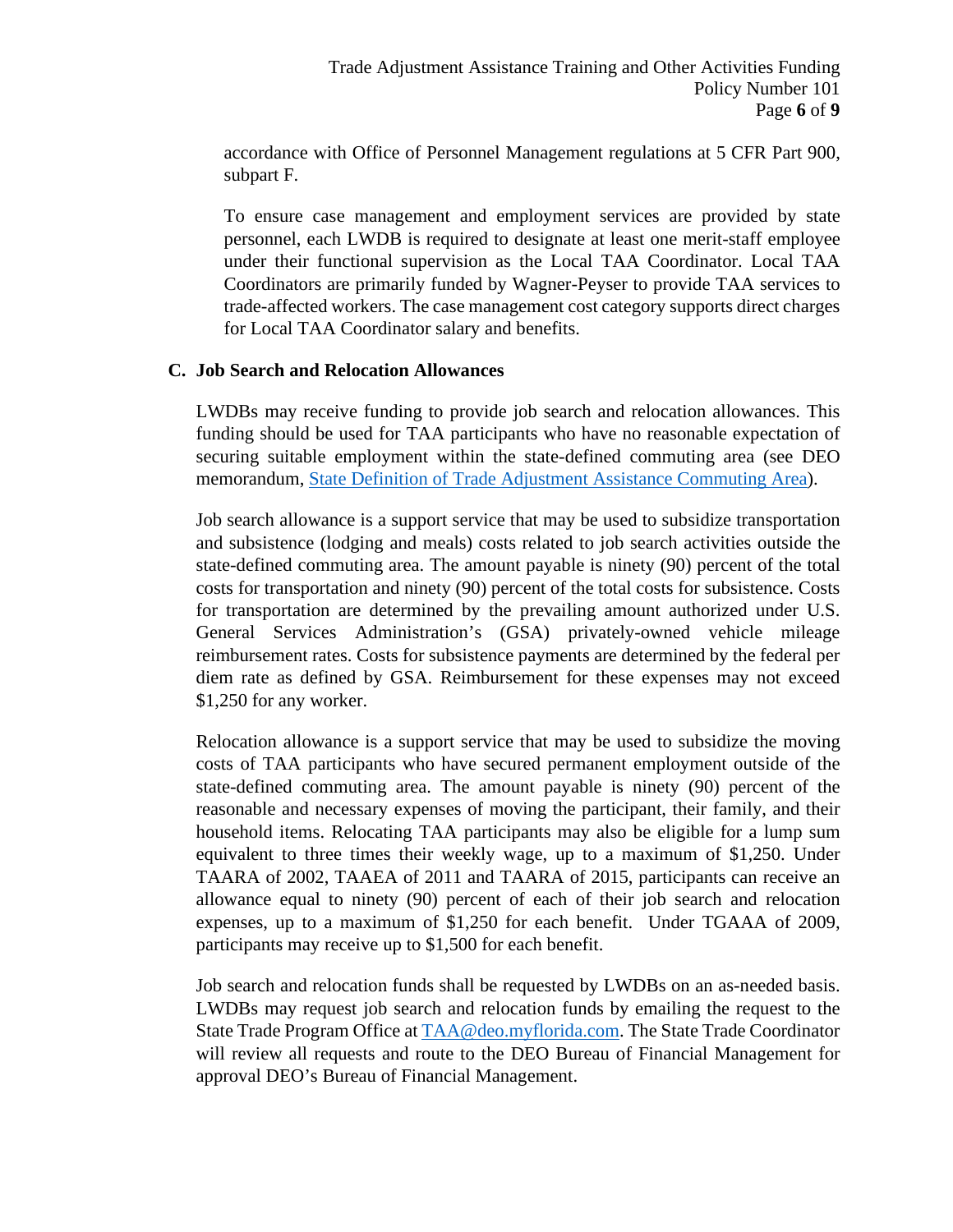# **D. Administrative Funds**

Administrative funding is limited to ten (10) percent of the state's total allocation. Administrative funding is used primarily to support state-level administration of the TAA program including Trade Readjustment Allowances and Reemployment Trade Adjustment Assistance. Funds for the Trade Readjustment Allowances and Reemployment Trade Adjustment Assistance are issued directly to DEO by USDOL and are not issued to the LWDBs.

## **E. Initial Allocation Funding Methodology**

At the beginning of each state program year (PY), DEO will automatically carry over the remaining allocation from the previous PY. If an LWDB does not have carry over funds, and a TAA petition is certified in their service area, the LWDB may request an initial allocation by emailing the request to the State Trade Program Office at [TAA@deo.myflorida.com.](mailto:TAA@deo.myflorida.com) The State Trade Coordinator will review requests and route to the DEO Bureau of Financial Management for approval. It is recommended that LWDBs with recently certified petitions submit the request to DEO after the TAA informational session with the trade-affected workers has been held. This will allow the LWDB to submit a request for funds that considers:

- a) The number of trade-affected workers;
- b) Estimated participant levels (based upon the workers who indicated an interest in receiving TAA services and benefits in the informational session or one-onone meeting); and
- c) The projected cost of training.

LWDBs are expected to expend these funds within the period defined in the Notice of Grant Award/Fund Availability. LWDBs must ensure these funds are used in addition to, and not to offset, any funds the LWDB receives under Wagner-Peyser, WIOA or any other program.

## **F. Supplemental Funds**

After LWDBs expend initial allocations for the PY, LWDBs may request additional TAA program funds by emailing the request to the to the State Trade Program Office at [TAA@deo.myflorida.com.](mailto:TAA@deo.myflorida.com) The State Trade Coordinator will review requests and route to the DEO Bureau of Financial Management for approval. For supplemental funding requests, it is recommended that the LWDB's Chief Financial Officer review and approve each submission.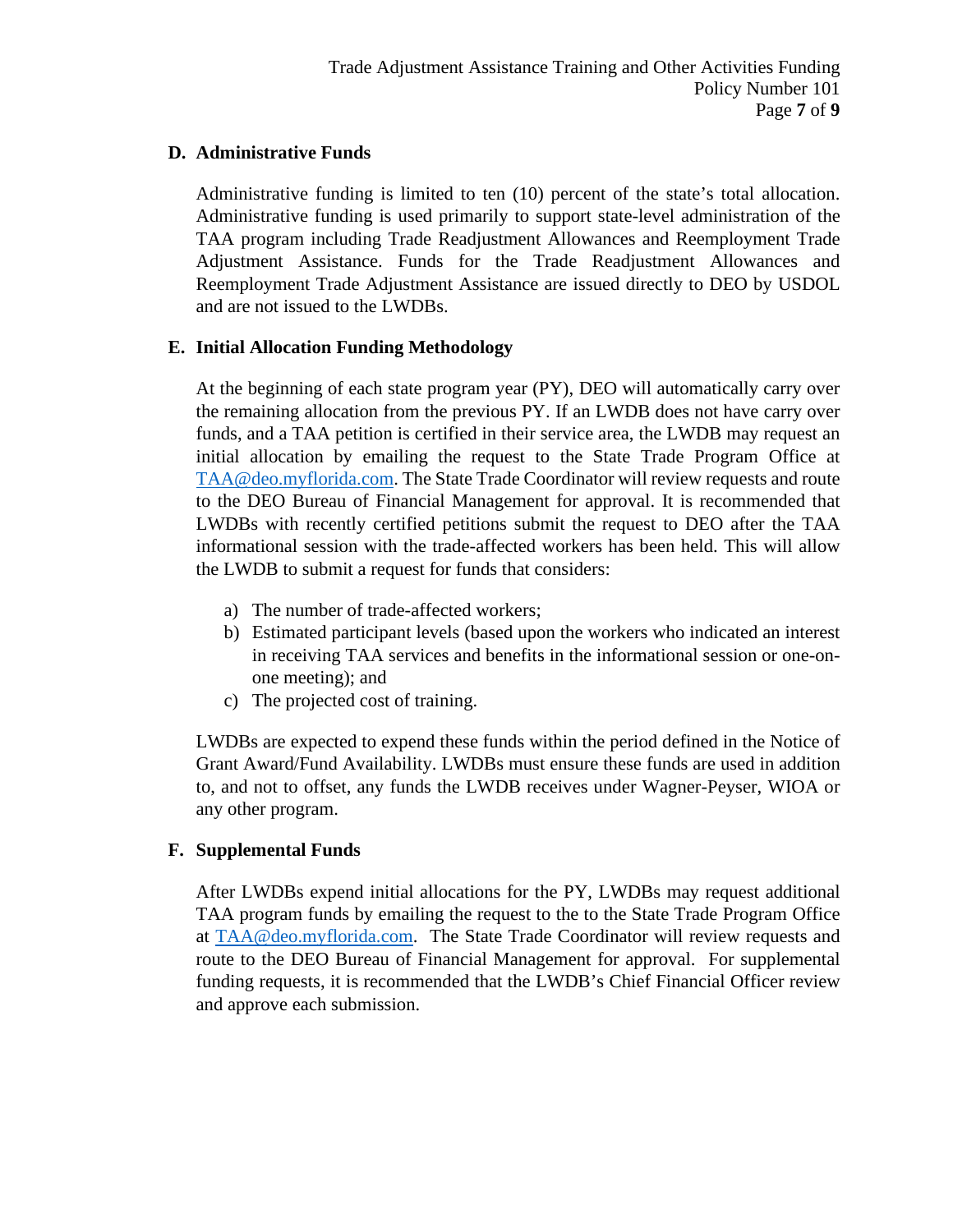### **G. State and Local Monitoring**

Services and activities provided under TAA must be monitored annually for compliance with TAA requirements by DEO. DEO will monitor the requirements outlined in this policy and local operating procedures. If necessary and the documents are not easily located in Employ Florida, then DEO shall request documents from the LWDB during a monitoring review. Additionally, LWDBs must establish local monitoring policies and procedures that include, at minimum:

- a) Roles of the Local TAA Coordinator and LWDB financial staff; and
- b) Local operating and monitoring procedures for implementation of this policy.

# **V. DEFINITIONS**

**Local TAA Coordinator** - A merit-staff employee designated by the LWDB to determine TAA eligibility and to provide TAA case management and employment services with the goal of leading participants to suitable employment.

**Petition** - A request submitted to USDOL to certify an employer as adversely impacted by global trade or competition.

**Reemployment Trade Adjustment Assistance (RTAA)** - A wage subsidy for tradeaffected workers 50 years of age or older who return to work paying less than their tradeimpacted employment.

**Subsistence** - A monetary allowance to offset the costs of housing and meals when a participant must attend a training facility outside his or her normal commuting area.

**Suitable Employment** - Work of a substantially equal or higher skill level than the tradeaffected worker's past trade-affected employment, with wages no less than 80 percent of the trade-affected worker's average weekly wage from the trade-affected employment.

**TAA Participant** - Any trade-affected worker who completes the initial TAA application and is enrolled in the TAA program by a Local TAA Coordinator by receiving a staffassisted service.

**Trade-Affected Worker** - An individual who has been totally or partially separated from employment in a firm or subdivision of a firm that has been certified under TAA.

**Trade Readjustment Allowance (TRA)** - An income support payment for trade-affected workers who have exhausted Unemployment Compensation while attending TAAapproved full-time training or, if waived from training, while conducting work search.